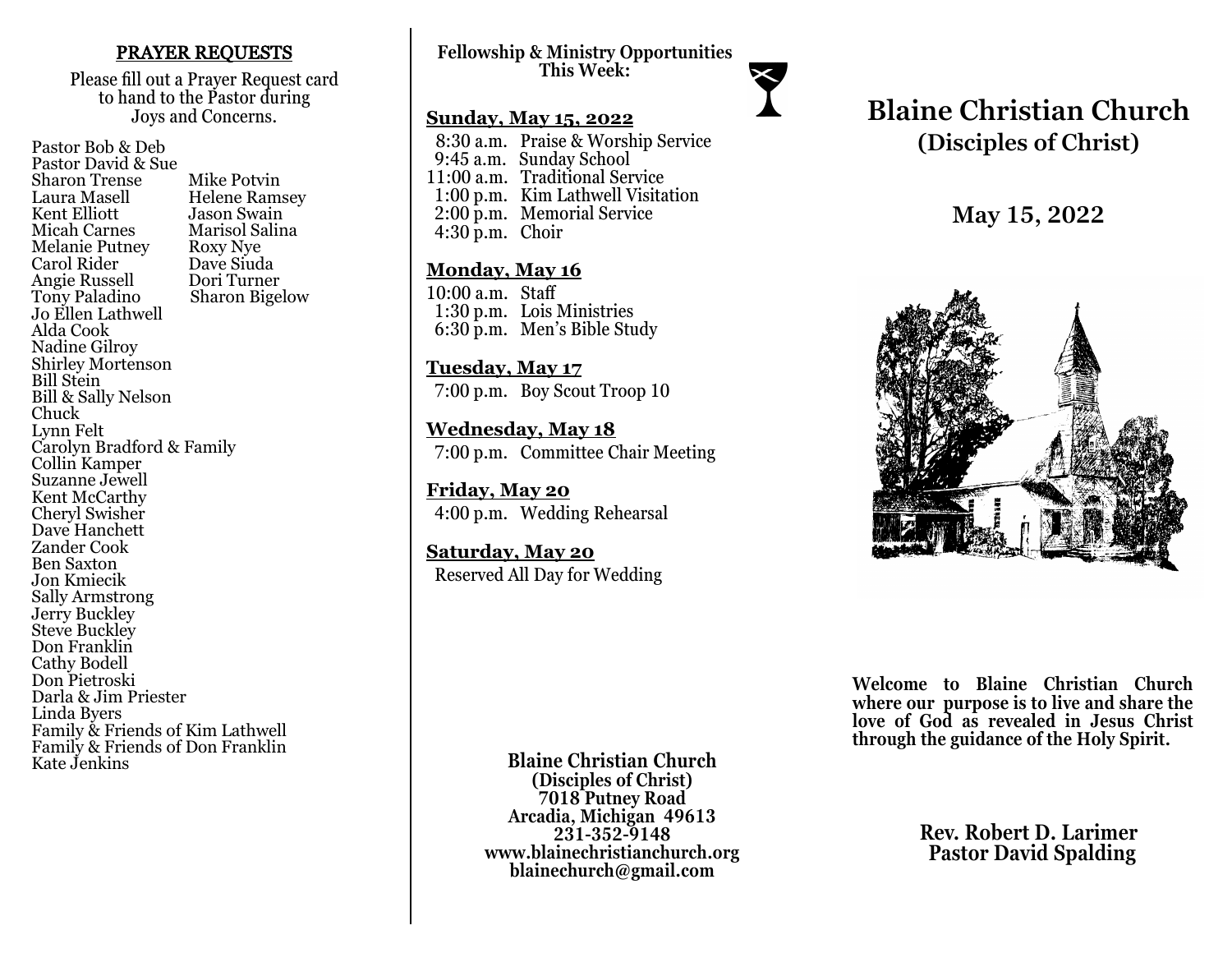### **Praise & Worship Service 8:30 a.m.**

\*Indicates all who are able, please stand.

\*Passing the Peace

\*Songs of Praise

Children's Moment

Prayer for Illumination

Scripture Readings Acts 11:1-18 Pg. 893<br>John 13:31-35 Pg. 875 John 13:31-35

Sermon - "Family Values"

\*Song of Praise \*Invitation \*Song of Praise

Joys and Concerns Pastoral Prayer

Communion All who profess Jesus Christ as Lord and Savior are invited to partake.

\*Benediction

Elders are available on either side of the sanctuary to pray with and for you after the service.

#### SERVING TODAY

Ministers: Pastor Bob Larimer Pastor David Spalding Worship Leader: Sue Spalding Praise Team: Mike Brief, Jenny Caylen, Jacque Erdman, Doug Erdman, Deb Larimer, Carolyn Waterson Children's Moment: Pastor Bob Greeter: Maggie Baker Usher: Fellowship: Dodie Putney

## **Traditional Service 11:00 a.m.**

\*Indicates all who are able, please stand.

Prelude

Time of Sharing

Passing the Peace

\*Introit Christ Is Risen, I Will Praise Him

 $***H**ymn of Praise$  # 517 Love Divine, All Loves Excelling

\*Invocation

\*Response Alleluia

Children's Moment

Kids Kare is offered following the anthem.

Anthem - Jesus

Prayer for Illumination

Scripture Readings Acts 11:1-18 Pg. 893 John 13:31-35 Pg. 875

Sermon - "Family Values"

| <i>*</i> Hymn of Invitation<br>They'll Know We Are Christians (vs.1-3) | #494  |
|------------------------------------------------------------------------|-------|
| <i>*Invitation</i><br>They'll Know We Are Christians (vs. 4)           | # 494 |
| <b>Joys and Concerns</b><br><b>Pastoral Prayer</b>                     |       |
| Call to Communion                                                      |       |
| <b>Hymn of Preparation</b><br>All Who Hunger, Gather Gladly            | #419  |

Sharing of the Bread & Cup All who profess Jesus Christ as Lord and Savior are invited to partake.

\*Benediction

 $*Closing Chorus$   $*226$ He Lives! (refrain only)

Elders are available on either side of the sanctuary to pray with and for you after the service.

#### SERVING TODAY

 Ministers: Pastor Bob Larimer Pastor David Spalding Elders: Mary Lee Olney, Tom Brown Worship Reader: Shannon Gillison Prelude: Mercy Sobkoviak Pianist: Mercy Sobkoviak Choir Director: Carolyn Waterson Children's Moment: Pastor Bob Kids Kare: Deb Larimer Diaconate Servers: Patrick Kenny, Bob Bell, Bonnie & Frank Putney Greeter: Maggie Baker Usher: Fellowship: Dodie Putney

### **The Lord's Prayer**

Our Father, who art in heaven, hallowed be Thy name. Thy Kingdom come, Thy will be done on earth as it is in heaven. Give us this day, our daily bread and forgive us our debts as we forgive our debtors. Lead us not into temptation, but deliver us from evil. For thine is the kingdom and the power and the glory forever. Amen.